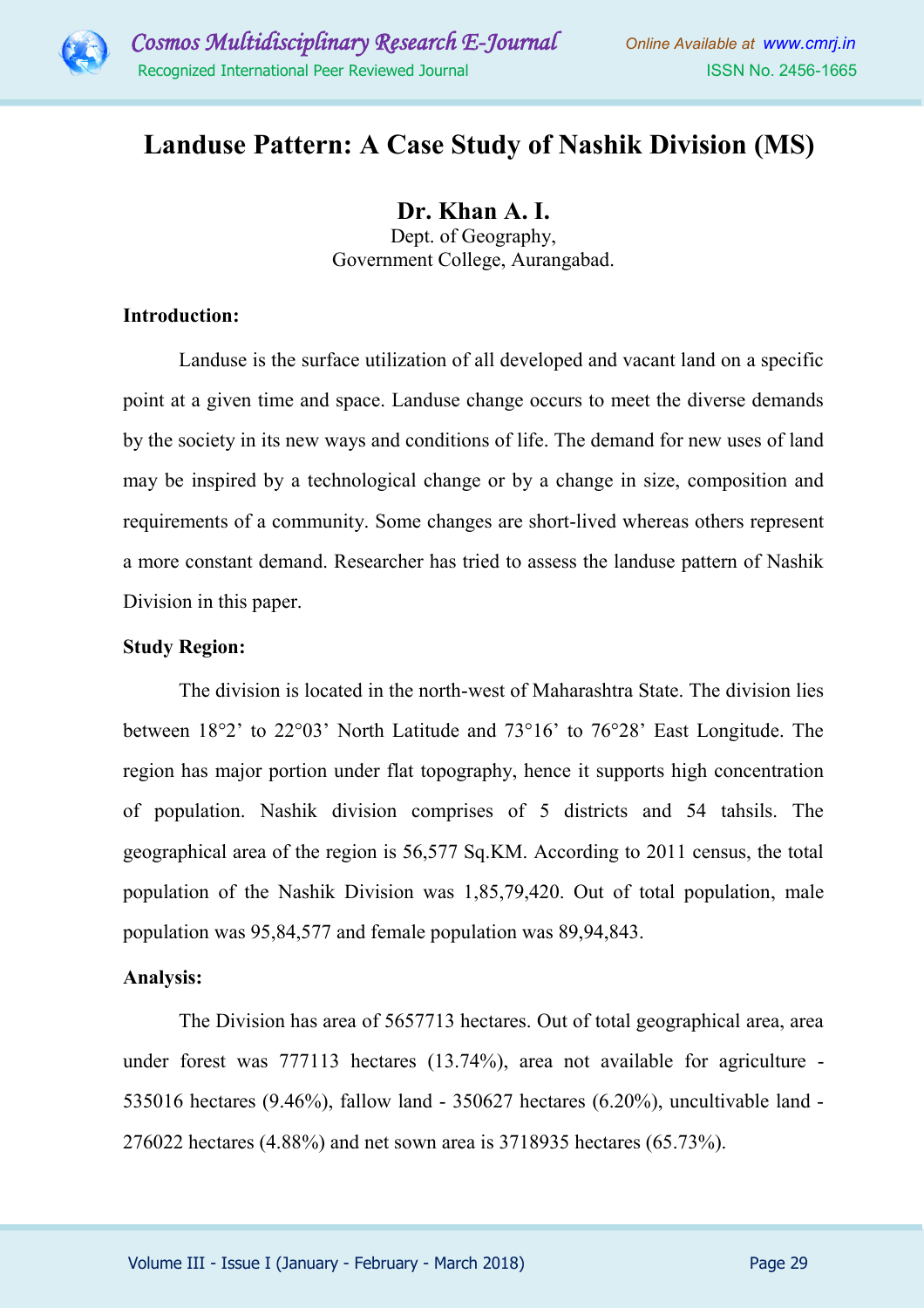

# **1) Area Under Forest:**

For healthy environment, at least 33% area should be under forest area. But unfortunately, Nashik Division has 13.74% area under forest which is very less than required.

| <b>Tahsil</b>             | Area<br>Under<br><b>Forest</b> | <b>Area Not</b><br><b>Available</b><br>for<br><b>Agriculture</b> | <b>Fallow</b><br>Land | <b>Uncultivable</b><br>Land | <b>Net</b><br><b>Sown</b><br>Area | <b>Total</b><br>Geographical<br>Area |
|---------------------------|--------------------------------|------------------------------------------------------------------|-----------------------|-----------------------------|-----------------------------------|--------------------------------------|
| Ahmednagar                | 127575                         | 173912                                                           | 145467                | 55099                       | 1217522                           | 127575                               |
|                           | (7.42)                         | (10.11)                                                          | (8.46)                | (3.20)                      | (70.80)                           | (100)                                |
| Dhule                     | 143255                         | 75809                                                            | 29835                 | 74192                       | 483445                            | 806536                               |
|                           | (17.76)                        | (9.40)                                                           | (3.70)                | (9.20)                      | (59.94)                           | (100.00)                             |
| Jalgaon                   | 206196                         | 53658                                                            | 22031                 | 46469                       | 758198                            | 1086553                              |
|                           | (18.98)                        | (4.94)                                                           | (2.03)                | (4.28)                      | (69.78)                           | (100.00)                             |
| Nandurbar                 | 94191                          | 57335                                                            | 32791                 | 11408                       | 294484                            | 490209                               |
|                           | (19.21)                        | (11.70)                                                          | (6.69)                | (2.33)                      | (60.07)                           | (100.00)                             |
| Nashik                    | 217392                         | 172302                                                           | 113315                | 97080                       | 954751                            | 1554840                              |
|                           | (13.98)                        | (11.08)                                                          | (7.29)                | (6.24)                      | (61.41)                           | (100.00)                             |
| <b>Nashik</b><br>Division | 777113                         | 535016                                                           | 350627                | 276022                      | 3718935                           | 5657713                              |
|                           | (13.74)                        | (9.46)                                                           | (6.20)                | (4.88)                      | (65.73)                           | (100.00)                             |

| Table 1                                               |
|-------------------------------------------------------|
| <b>General Landuse in Nashik Division (Year 2011)</b> |
| $(\Lambda_{\text{non}})$ in $\text{H}_{\text{non}}$   |

Source: Nashik Division - District Socio-Economic Abstract-2011 Figures in the bracket indicate percentage to total.

In all district, Nandurbar district recorded highest forest area i.e. 19.21%, whereas lowest area under forest is observed from Ahmednagar district, i.e.7.42%. Above 15% area under forest is observed from Dhule (17.76%), Jalgaon (18.98%) and Nandurbar (19.21%) whereas below 15% area is observed from Nashik (13.98%) and Ahmednagar district (7.42%).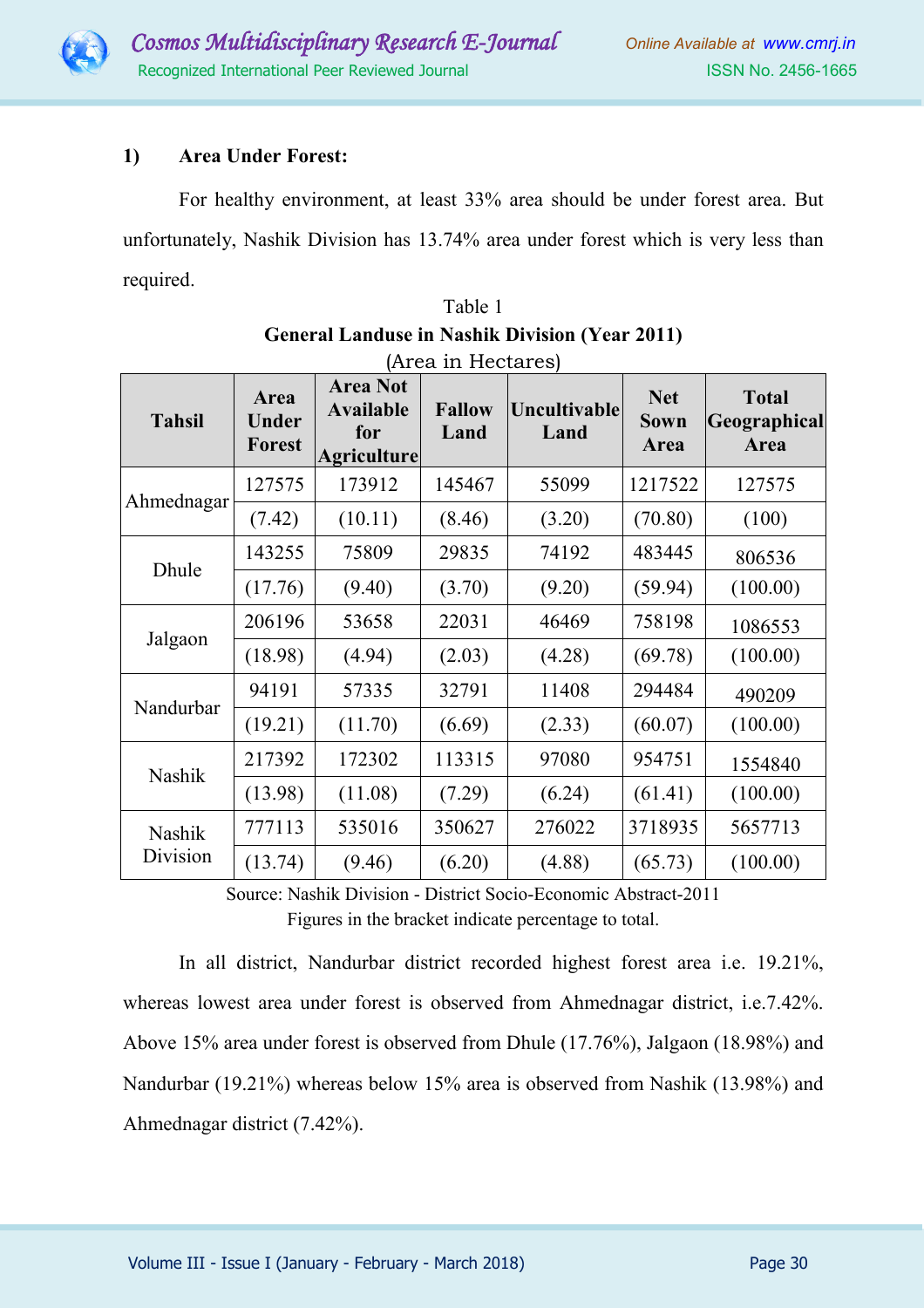

# *Cosmos Multidisciplinary Research E-Journal Online Available at www.cmrj.in*

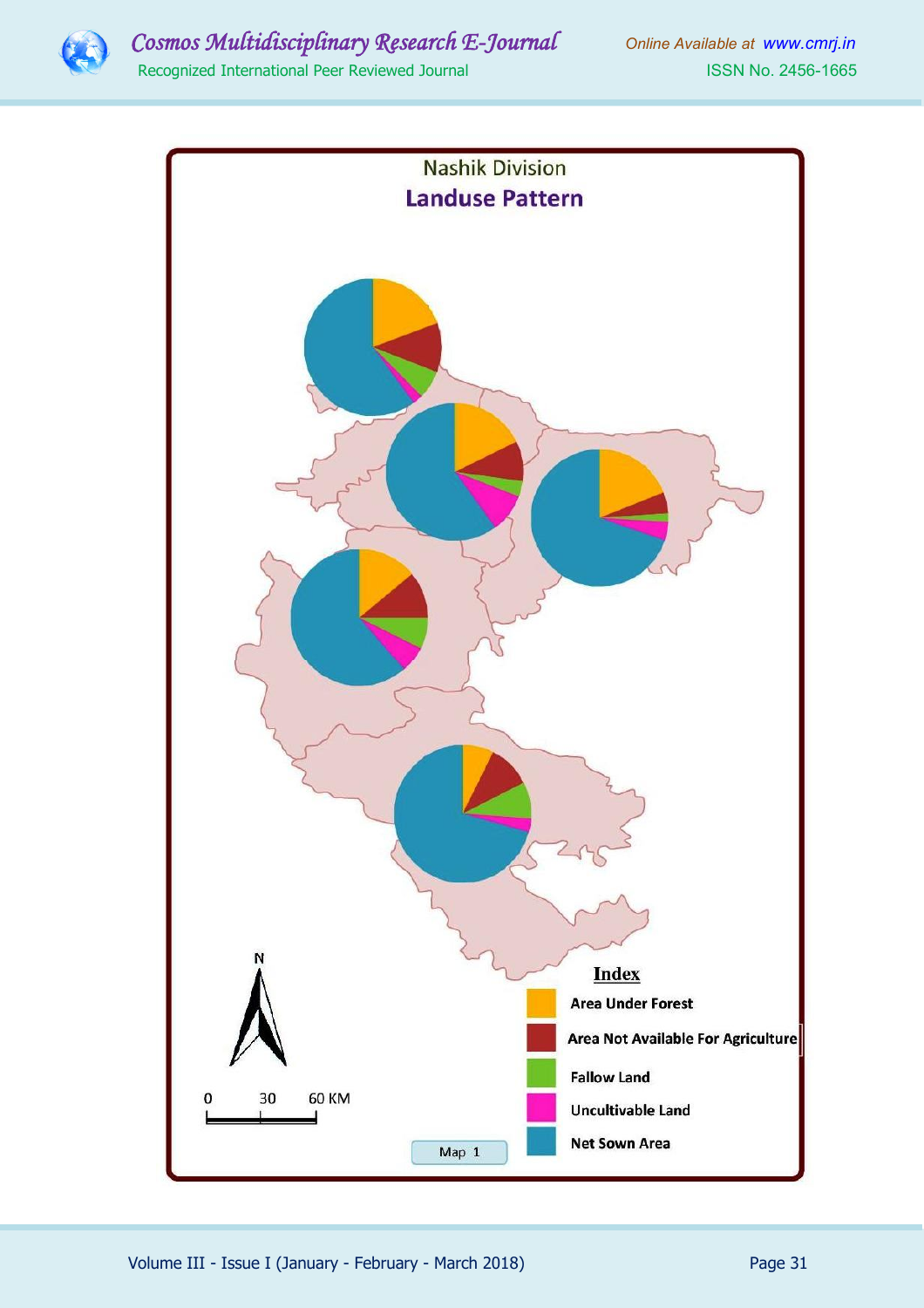

### **2) Area Not Available for Agriculture:**

This category includes the land which is not available for agriculture. In concern with Nashik division, this category covers 9.46% area out of total geographical area. Highest area under this category is observed from Nandurbar district (11.79%) whereas lowest area under this category is observed from Jalgaon district (4.94%). Above 10% area not available for agriculture is observed from Dhule (10.11%), Nashik (11.08%) and Nandurbar (11.70%) whereas below 10% area under this category is observed from Dhule (9.40%) and Jalgaon district (4.94%).

#### **3) Fallow Land:**

Land becomes fallow due to many reasons. Heavy dose of chemical fertilizers and excess irrigation are the prime cause for converting land into fallow. Soils from such land become unfertile. In concern to Nashik division, out of total geographical area, 6.20% area is observed under this category. Lowest are under this category is found from Jalgaon district (2.03%) where highest area is seen from Ahmednagar district (8.46%). Above 5% fallow land is observed from Nandurbar (6.69%), Nashik (7.29%) and Ahmednagar district (8.46%) whereas below 5% fallow land is observed from Dhule (3.70%) and Jalgaon district (2.03%).

#### **4) Uncultivable Land:**

This category of land covers the area other than fallow land and which is uncultivable. About 4.88% area of Nashik Division is uncultivable land. Lowest area under this category is observed from Nandurbar district (2.33%) whereas highest area is observed from Dhule district (9.20%). Above 5% area under this category is observed from Nashik (6.24%) and Dhule (9.20%) whereas below 5% area of this category is observed from Jalgaon (4.28%), Ahmednagar (3.20%) and Nandurbar district (2.33%).